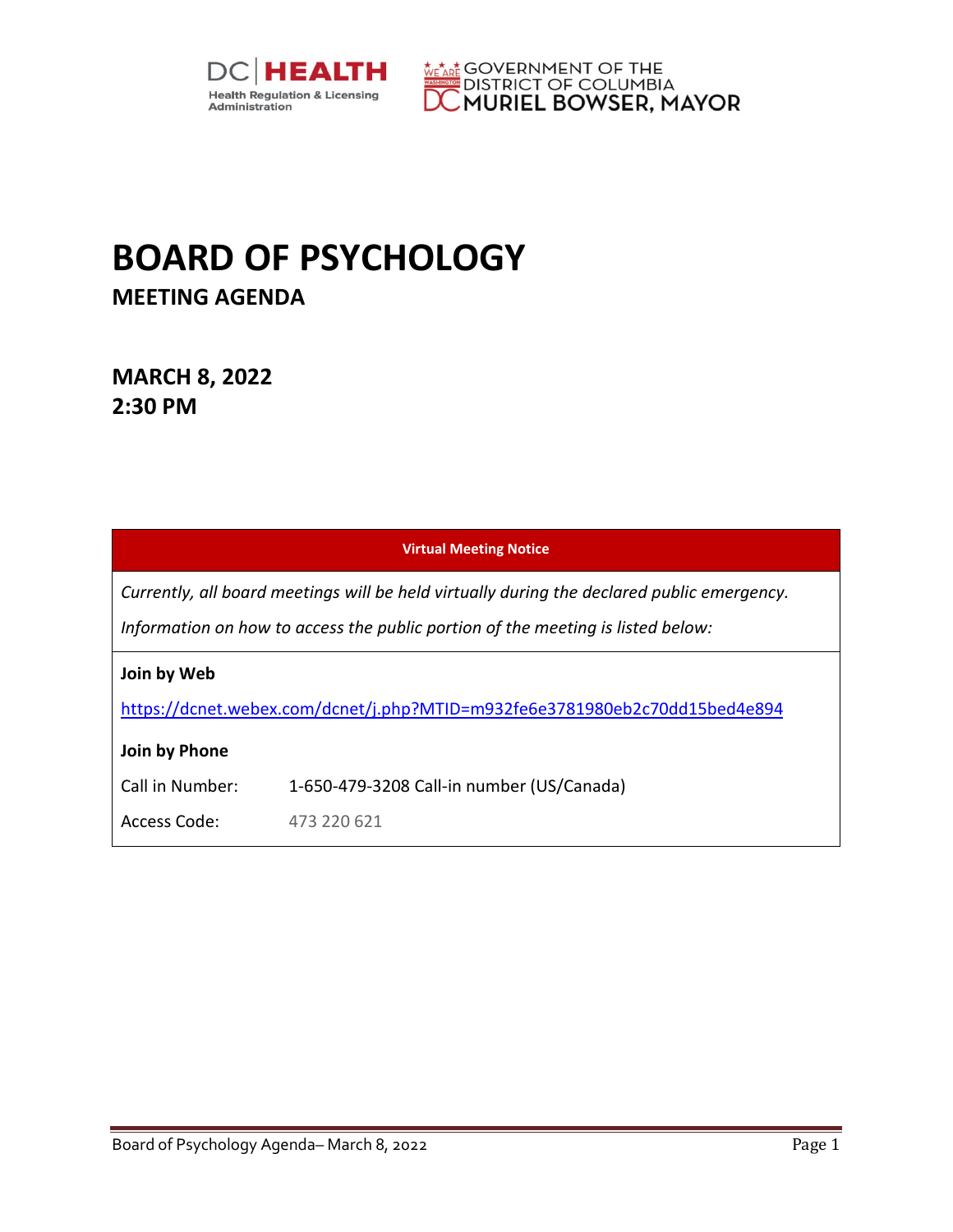



## **OPEN SESSION AGENDA MARCH 8, 2022**

## **Call to Order:**

|                          | <b>Roll Call:</b>                                                                                                                                                                                                                                                                                                                                                                                                                             |                          |
|--------------------------|-----------------------------------------------------------------------------------------------------------------------------------------------------------------------------------------------------------------------------------------------------------------------------------------------------------------------------------------------------------------------------------------------------------------------------------------------|--------------------------|
| OS-0308-01               | <b>Approval of the Agenda</b>                                                                                                                                                                                                                                                                                                                                                                                                                 | <b>ALL</b>               |
|                          |                                                                                                                                                                                                                                                                                                                                                                                                                                               |                          |
|                          | <b>Board Action:</b>                                                                                                                                                                                                                                                                                                                                                                                                                          |                          |
|                          | Acceptance of the March 8, 2022 Open Session Agenda.                                                                                                                                                                                                                                                                                                                                                                                          |                          |
| OS-0308-02               | <b>BOARD/DEPARTMENT'S REPORT</b>                                                                                                                                                                                                                                                                                                                                                                                                              |                          |
|                          | <b>EXECUTIVE DIRECTOR'S REPORT</b><br>$\bullet$                                                                                                                                                                                                                                                                                                                                                                                               |                          |
|                          | <b>BOARD ATTORNEY'S REPORT</b><br>$\bullet$                                                                                                                                                                                                                                                                                                                                                                                                   |                          |
|                          | <b>CHAIRPERSON'S REPORT</b>                                                                                                                                                                                                                                                                                                                                                                                                                   |                          |
| OS-0308-03               | <b>Open Session Minutes</b>                                                                                                                                                                                                                                                                                                                                                                                                                   | <b>ALL</b>               |
|                          |                                                                                                                                                                                                                                                                                                                                                                                                                                               |                          |
|                          | Consideration of the Open Session minutes from January 11, 2022                                                                                                                                                                                                                                                                                                                                                                               |                          |
|                          | meeting.                                                                                                                                                                                                                                                                                                                                                                                                                                      |                          |
|                          |                                                                                                                                                                                                                                                                                                                                                                                                                                               |                          |
|                          |                                                                                                                                                                                                                                                                                                                                                                                                                                               |                          |
|                          |                                                                                                                                                                                                                                                                                                                                                                                                                                               |                          |
|                          |                                                                                                                                                                                                                                                                                                                                                                                                                                               |                          |
|                          |                                                                                                                                                                                                                                                                                                                                                                                                                                               |                          |
|                          | Background:                                                                                                                                                                                                                                                                                                                                                                                                                                   |                          |
|                          | The Board's staff would like to discuss changing the time and                                                                                                                                                                                                                                                                                                                                                                                 |                          |
|                          | dates of meetings to ensure the meetings are conducting within                                                                                                                                                                                                                                                                                                                                                                                |                          |
|                          |                                                                                                                                                                                                                                                                                                                                                                                                                                               |                          |
|                          |                                                                                                                                                                                                                                                                                                                                                                                                                                               |                          |
|                          |                                                                                                                                                                                                                                                                                                                                                                                                                                               |                          |
|                          |                                                                                                                                                                                                                                                                                                                                                                                                                                               |                          |
|                          |                                                                                                                                                                                                                                                                                                                                                                                                                                               |                          |
|                          | <b>Board Action:</b>                                                                                                                                                                                                                                                                                                                                                                                                                          |                          |
|                          | Consideration of the applications approved for purposes of                                                                                                                                                                                                                                                                                                                                                                                    |                          |
|                          | review and/or ratification of Board actions taken since the last                                                                                                                                                                                                                                                                                                                                                                              |                          |
|                          |                                                                                                                                                                                                                                                                                                                                                                                                                                               |                          |
|                          |                                                                                                                                                                                                                                                                                                                                                                                                                                               |                          |
| OS-0308-04<br>OS-0308-05 | <b>Board Action:</b><br><b>Discussion-Change To Meeting Times and Dates</b><br><b>Board Action:</b><br>Discuss times and dates for the Board's meetings.<br>DC Health hours of operations. In September, the Board Executive<br>Director provided recommendation which will require to move<br>the meeting to earlier time and meet monthly. Tabled from the<br>previous meetings.<br><b>Consent Agenda:</b><br>Board meeting.<br>Background: | <b>ALL</b><br><b>ALL</b> |